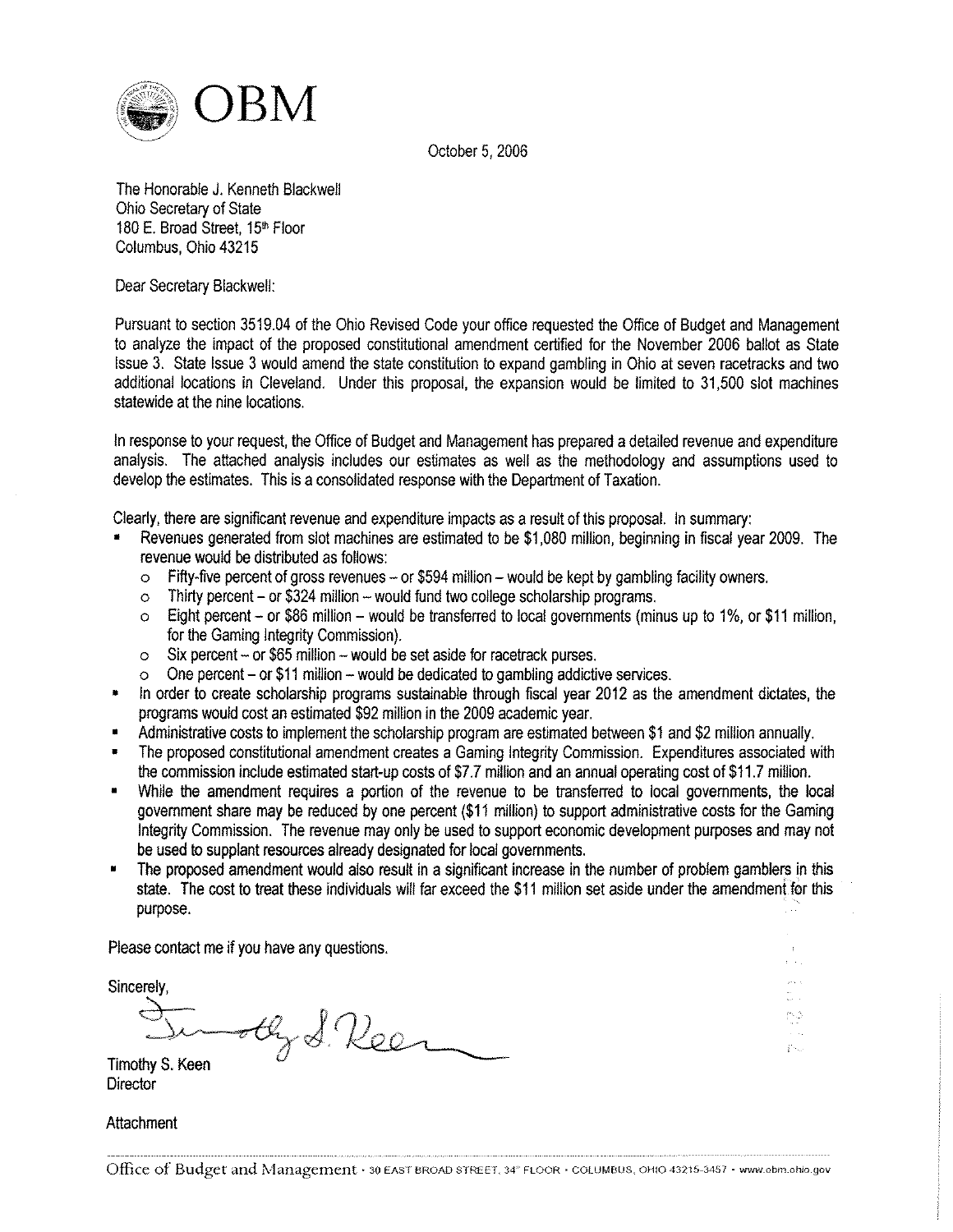# State Issue 3

## Summary of Proposal and Fiscal Analysis

State Issue 3 would significantly expand gambling in the state of Ohio. The amendment would allow the seven racetracks in the state and two other specific locations in Cleveland to operate a maximum of 31,500 slot machines statewide.

Revenue Generation & Distribution: As later described in detail, OBM estimates gross revenues from slot machines in the first full year would total \$1,080 million. Fifty-five percent of the gross revenues would be kept by gambling facility owners. Thirty percent of the gross revenues would fund two college scholarship programs. The total gross revenues would be divided between facility owners (\$594 million), the scholarship program (\$324 million), local governments (\$86 million minus up to \$11 million for the Gaming Integrity Commission), race track purses (\$65 million), and gambling addictive services (\$11 million).

Scholarship Programs: The two scholarship programs created by the amendment would be merit-based and the high school graduating class of 2009 would be the first cohort of students eligible to receive the scholarships, which would be paid in fiscal year 2010. Assumptions were made in defining the program in order to estimate program expenditures. The initial assumption is that a student would only be eligible for one type of scholarship. The first type of scholarship, which shall be referred to as the Section 12(A) program, is generally defined in terms of eligibility and allows the Board of Regents some flexibility in designing the program. The eligibility criteria defined in the section includes college readiness and public service criteria. Based on student participation estimates, approximately 17,200 students in the graduating class of 2009 would be eligible for the Section 12(A) program to be paid in fiscal year 2010. The second type of scholarship, which shall be referred to as the Section 12(B) program, is strictly defined to be awarded in uniform amounts to the top five percent of graduates of each public and non-public high school from 2009 through 2020. Approximately 6,650 students are potentially eligible in fiscal year 2010. However, based on assumptions concerning higher education attendance and attendance out of state, actual scholarship utilization would be less. Estimates of scholarship usage are 13,725 for Section 12 (A) and 4,740 for Section 12 (B). Based on the estimates developed, \$942,000 would be expended on initial administrative costs in fiscal year 2007 (six months) and ongoing administrative costs would range between \$1-2 million depending on the Board of Regent's interpretation of the type of scholarship programs that would be developed. Administrative costs to manage the two scholarship programs would be taken from the total amount allocated for scholarships (\$324 million) and the amount remaining after administrative expenses would be reserved for the two defined scholarship programs (Section 12 $(A)$  and  $(B)$ ).

To provide some context, the state of Ohio provided nearly \$2.5 billion in fiscal year 2006 to support direct student grants and the statewide higher education system.

Gambling Regulation: The amendment also creates a Gaming Integrity Commission to regulate all gambling authorized under this proposal. The start-up costs of this commission are estimated to be \$7.7 million. Ongoing operating costs for the commission are estimated to be \$11.7 million per year.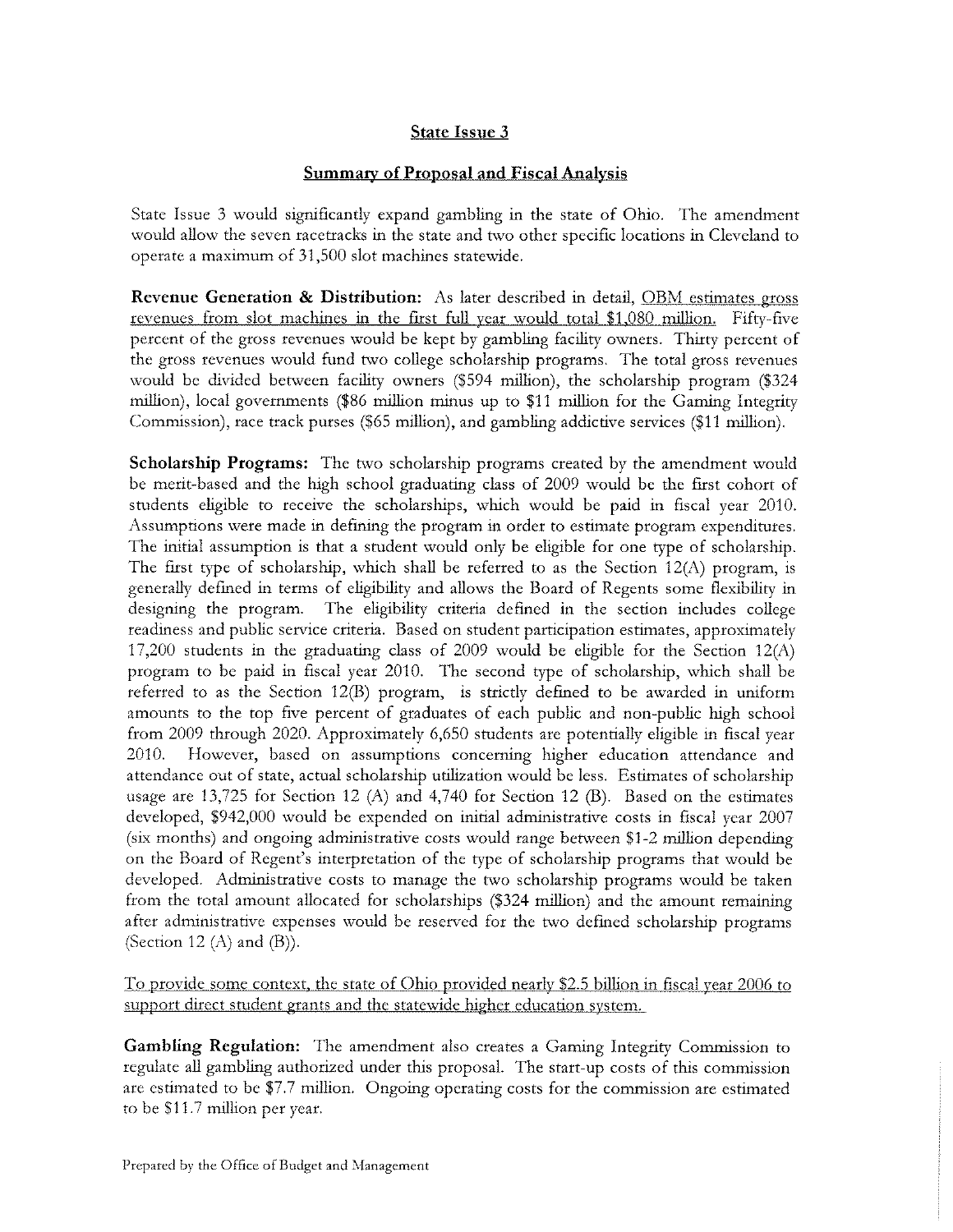This proposal will result in increased state expenditures on local governments, horse race track purses, and gambling addictive services. Expenditures are expected to align with dollar amounts that correspond to the percentage distribution of AGR specified in the proposal to each of these entities. Based on estimated adjusted gross revenue (AGR) of \$1,080 million, expenditures would increase by up to \$86 million to local governments, \$65 million to horse race track purses, and \$11 to gambling addictive services. The costs of the Gaming Integrity Commission are taken from the local government allocation, which could decrease the local government share by up to \$11 million.

## Description of Proposal

State Issue 3 proposes two college scholarship programs which would be funded by <sup>30</sup> percent of gross revenues from slot machines at the seven racetracks in the state and two other specific locations in Cleveland. Under this proposal, the Board of Regents would design and administer both scholarship programs. The amendment requires that the scholarship programs begin with students who graduate two graduating classes after the passage of the amendment. If the amendment passes in November 2006, high school seniors graduating in the spring of 2009 would be the first group eligible for the scholarships.

Scholarship Programs: Funding for the scholarship programs and associated administrative costs would not be subject to appropriation by the General Assembly, and eligibility criteria for both scholarship programs would be solely determined by the Board of Regents. Additionally, expenditures for administrative costs associated with the scholarships and the amounts available for award through the scholarship programs are directly impacted by the variability of the revenues generated by the slots.

The amendment establishes basic guidelines for the two proposed scholarship programs. The Section 12(A) program is briefly described in the proposal and would reward students for college readiness activities, meeting testing requirements, advance placement courses, and volunteer work. Grant amounts from this program would be determined under a method developed by the Board of Regents. The Section 12(B) program is briefly described in the proposal and stipulates that for the first twelve eligible graduating classes, all students in the top five percent of their graduating class who graduate from accredited public and nonpublic high schools in Ohio would be eligible to receive a scholarship. These students would receive uniform tuition grants and the grant amounts may not exceed the weighted average tuition charged by Ohio's public four year institutions of higher education. All scholarships under both programs are to be used at an institution of higher education that has their principal offices located in Ohio and are authorized by the Ohio Board of Regents.

Types of Gambling Authorized: The amendment authorizes the use of slot machines at the seven horse race tracks in the state and two specific locations in downtown Cleveland. Each site can have up to 3,500 slot machines, with some ability to transfer machines within <sup>a</sup>county. No site can exceed 4,000. The two specific locations in Cleveland are permitted to petition the voters of Cuyahoga County for authorization to add table games. This petition to the voters may occur at the fourth general election (four years) following the approval of this amendment.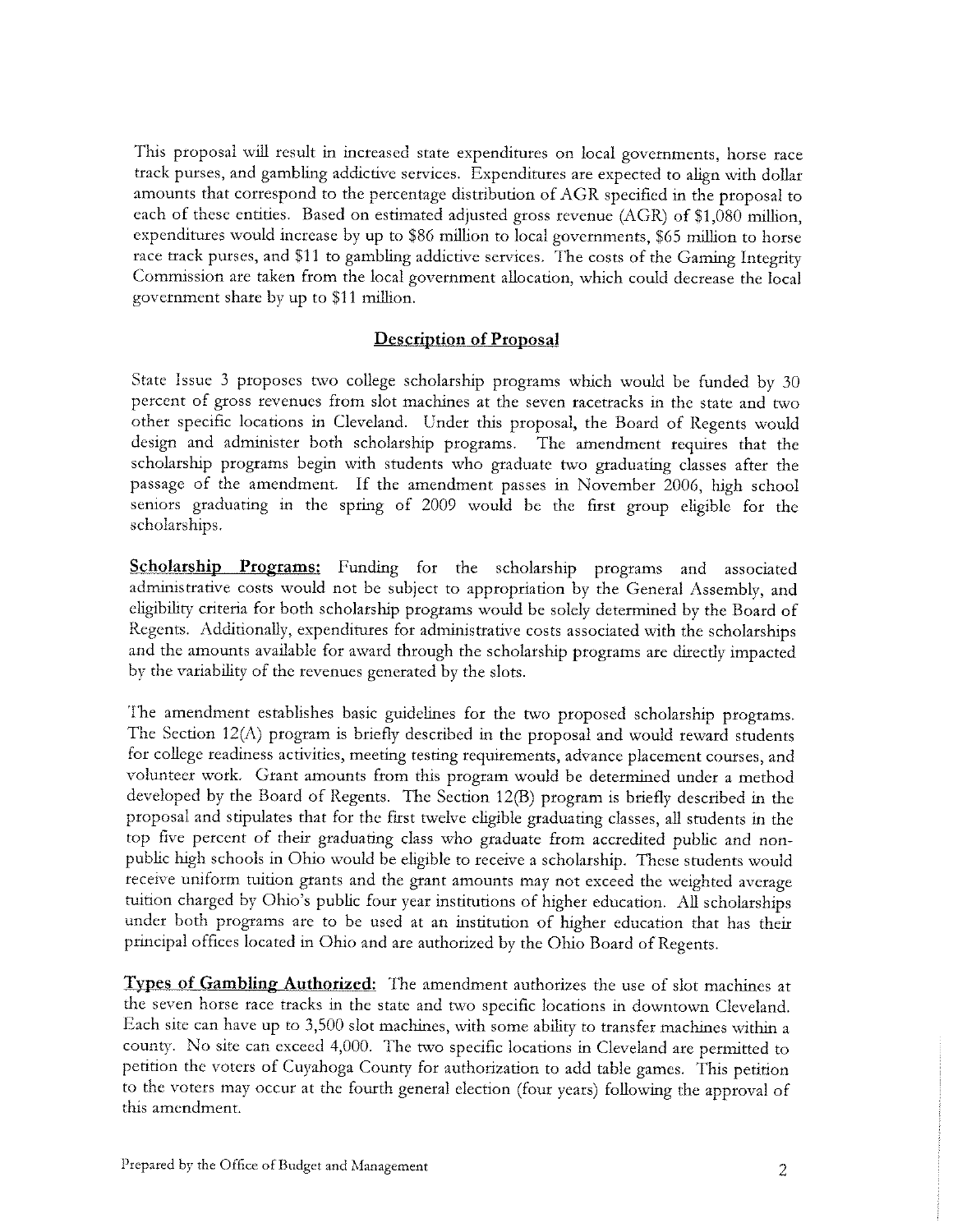Gambling Regulation: The amendment creates a Gaming Integrity Commission to regulate slot machines in Ohio. The commission is to have five members. The Governor appoints three members, with no more than two members from the same political party. The Speaker of the House and the President of the Senate each appoint one member, but those two members cannot belong to the same political party. The operating costs of the Gaming Integrity Commission are paid from funds allocated to the counties, townships and municipalities, and cannot exceed one percent of statewide adjusted gross revenue. The details and operations of the commission are to be determined by the General Assembly within six months of passage of this amendment. The regulatory duties will be transferred to the Lottery until such legislation is passed. Additionally, one-time licensing fees may be assessed to the nine slot machine sites to pay for the start-up of the Gaming Integrity Commission. If table games are approved at the two sites in downtown Cleveland, a one time fee of \$15 million must be paid by each site. No other licensing fees may be assessed on the facilities.

Tax Exempt: In addition to the provision forbidding on-going licensing fees, the amendment also forbids fees on or taxation of gross slot machine revenue, amounts wagered, or proceeds from other authorized games.

Aggregate adjusted gross revenue (AGR), total wagers less total winnings from the slot machines, is allocated as follows in the amendment:

| Entity                                   | Percent of AGR |
|------------------------------------------|----------------|
| Owner's Revenue Share                    | 55%            |
| Scholarship Program                      | 30%            |
| Counties, Townships, and Municipalities* | $80/s*$        |
| Race Track Purses                        | 6%             |
| <b>Gambling Addictive Services</b>       | 19/6           |

Proposed Adjusted Gross Revenue Distribution

\* Up to 1% of AGR from the County, Township, and Municipality allocation can be used for operation of the Gaming Integrity Commission.

All government expenditures resulting from State Issue 3, except the scholarship programs, are subject to appropriation by the General Assembly.

Local Governments: The eight percent allocation to the counties, townships, and municipalities is broken into smaller more specific percentages that target the areas where the casinos will be located. It is important to note, up to one percent of Adjusted Gross Revenue can be used for administration of the Gaming Integrity Commission. The proposal clearly states that this allocation is to come from the local government share, but the appropriation amount is to be determined by the General Assembly. Dollars allocated to local governments must be used for economic development activities. The local government allocation is as follows: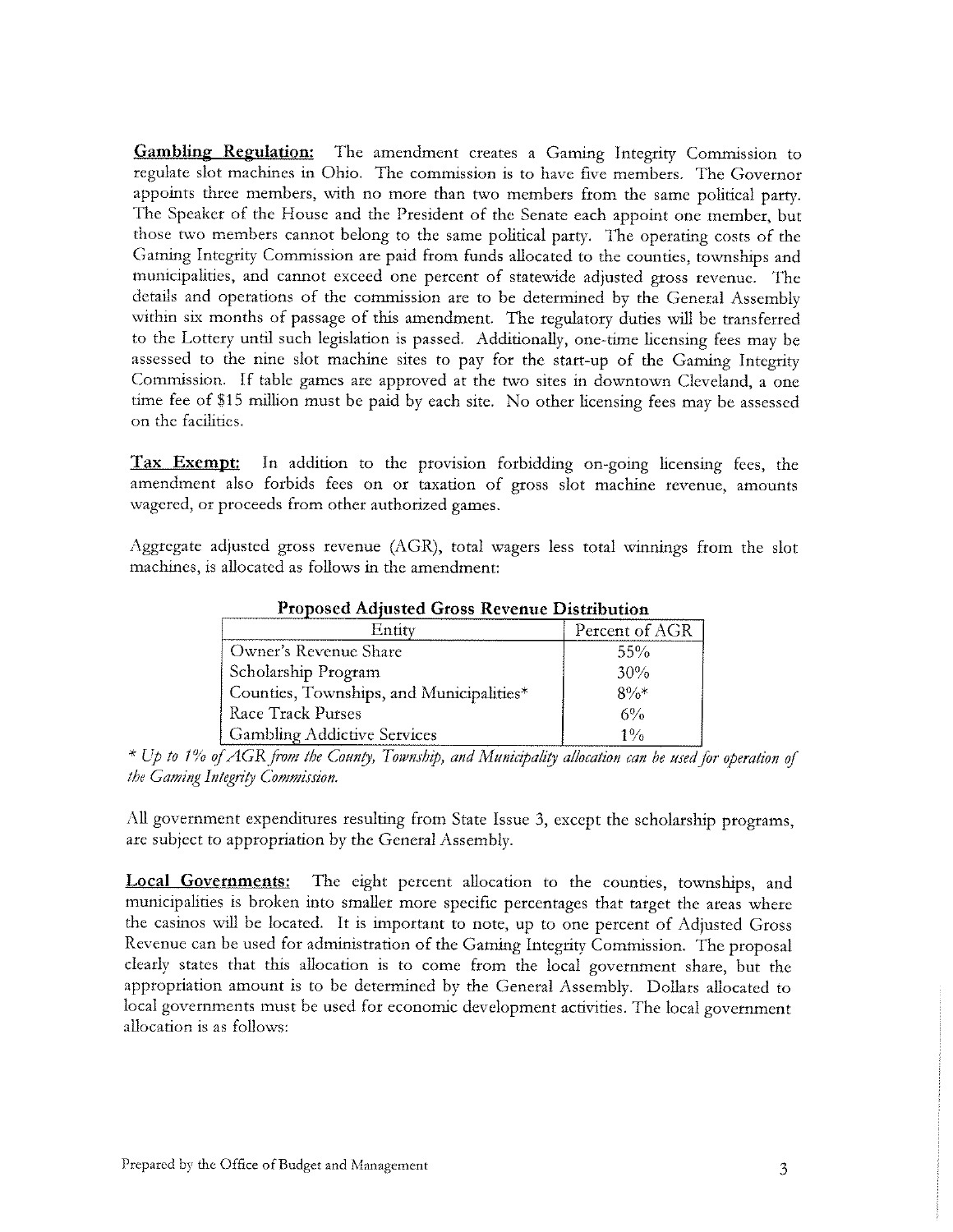| Entity                                                              | Percent of AGR |
|---------------------------------------------------------------------|----------------|
| Municipalities and Township where facilities are located            | $0.6\%$        |
| County and County Seat where facilities are located                 | $3.0\%$        |
| County where the non-track facilities are located [Cuyahoga County] | $0.8\%$        |
| City where the non-track facilities are located [Cleveland]         | 0.8%           |
| County and County Seat with a population greater than 750,000 and   | $0.4\%$        |
| no more than one facility /Hamilton County & Cincinnati]            |                |
| All other Counties based on the Local Government Revenue            | $2.4\%$        |
| Assistance Fund (LGRAF) formula                                     |                |

Counties, Township, and Municipalities Adjusted Gross Revenue Distribution

## Components of Fiscal Analysis

## Revenue Estimate and Methodology

To determine the fiscal impact of the proposed State Issue 3 amendment, first the potential revenue from the slot machines was estimated.

## Slot Machine Estimate and Methodoloey

The estimate was developed by assembling a list of Ohio counties whose population lives within fifty miles of one of the proposed nine slot machine sites. A few counties in Kentucky and 50% of the population in two counties in Michigan were also included given their proximity to slot machine sites and the lack of slot machine outlets in Kentucky. Also Hamilton and Butler Counties were discounted by 10% to reflect the fact that the Indiana casinos would be closer than the Ohio facilities to some residents. It was assumed that a percentage of people within this 50 mile radius are the most likely to make multiple trips to the slot machine sites. Census population estimates from July 2005 were used to determine the adult (over 18) population in each of these counties. Figures from Harrah's 2006 and 2003 surveys - "Profile of the American Casino Gambler" - were used to determine the participation rate of the population and the average number of visits an individual would make. A participation rate of 33% was used. This was based on participation rates of market areas with casinos in the 2003 survey. The 2006 survey reported that U.S. adults who gambled in the past twelve months visited <sup>a</sup>casino on average 6 times per year. Average visitation rates include visits to casinos close to a gambler's residence and visits to resort locations such as Las Vegas. Using the population data, participation rate, and average number of visits, a potential visitation statistic was developed. The estimated market population for Ohio slot facilities from this analysis totaled 2.4 million. If those who participated go an average of 6 times a year, annual visitation at Ohio facilities would total 14.2 million.

Next data from Illinois, Indiana, Iowa, and Missouri casinos was used to determine the AGR per admission. Statistics from the 43 casinos in the four states during the  $2002 - 2005$  time periods were examined with an emphasis placed on the 2005 data. The data showed considerable variation. In 2005, the AGR per admission ranged from \$44 to \$156. An AGR per admission of \$75 was used. This was approximately equal to the average AGR per admission from all 43 casinos examined. An estimated total AGR for Ohio of \$1,080 million resulted from this approach to the analysis.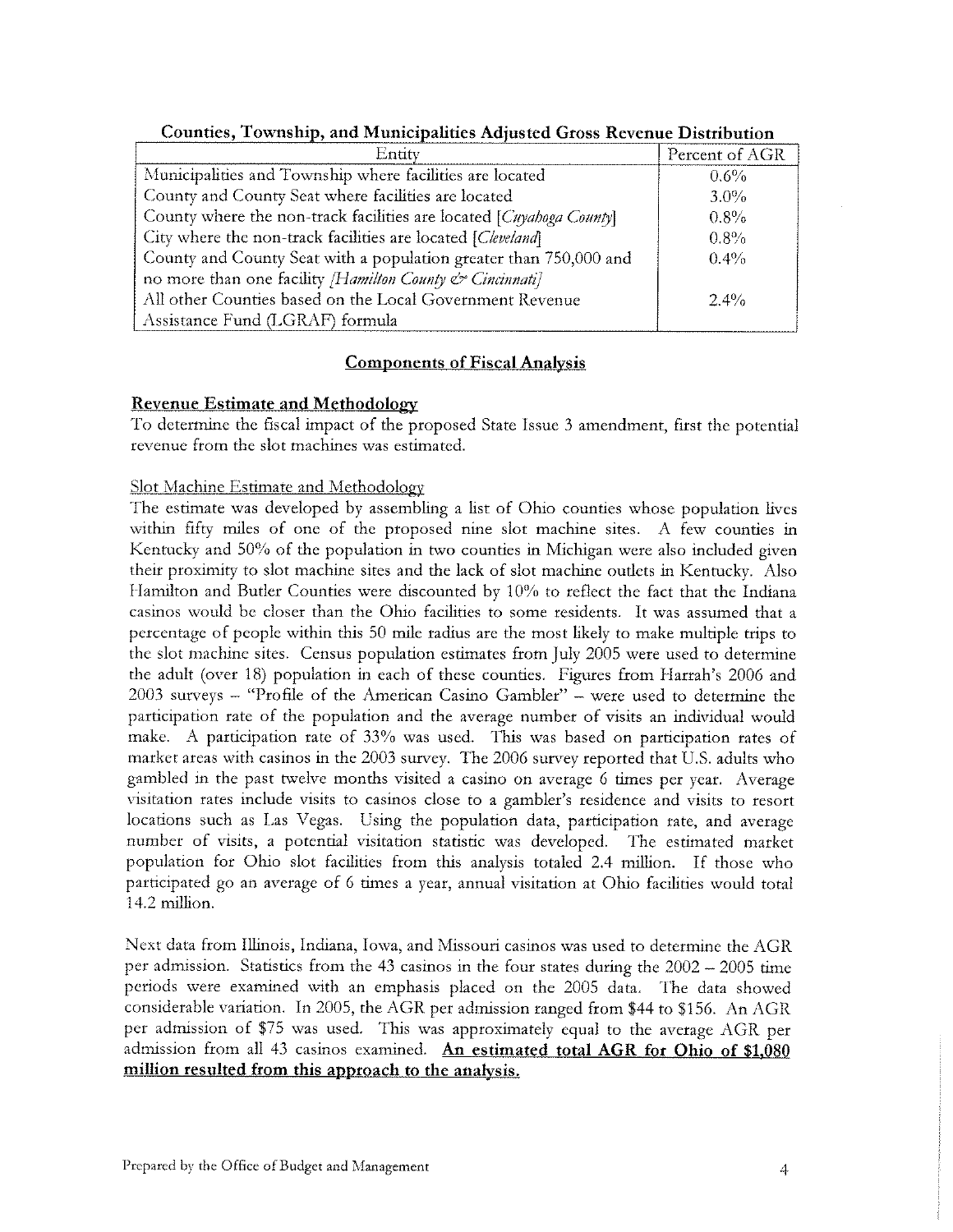A second method of estimation was also explored. A visitation statistic was developed using the total adult (over 18) statewide population. A participation rate of 33% and average <sup>6</sup> visits per participant was again assumed. This produced 17.2 million visits. In an effort to account for the continuation of visits to out-of-state casinos in Indiana, Michigan, Nevada, New Jersey, and West Virginia by some Ohio participants net of out-of-state visits to Ohio, this visitation statistic was discounted by 15%, or approximately one out-of-state visit per participant, yielding total visitation at Ohio casinos of 14.7 million.

Examining the number of admissions and the number of slot machines in Illinois, Indiana, Iowa, and Missouri revealed that at each site there were approximately four admissions per slot machine per day. Using this statistic, along with the visitation statistic, produced a demand in Ohio for 10,035 slot machines statewide, approximately a third of the number authorized. Using AGR per slot machine per day, statistics from Indiana, Illinois, Iowa, Missouri, Delaware and West Virginia produced an average of approximately \$270. This would generate a statewide AGR of approximately \$990 million.

The 3,500 slot machines authorized per Ohio location exceed the number of slot machines at all 43 facilities examined in Illinois, Indiana, Iowa and Missouri. The average number of slot machines at the 43 facilities was only 1,357. If Ohio sites were to average this number of slot machines, the nine facilities would house 12,213 slot machines in total.

The proponents of State Issue 3 used <sup>a</sup>third approach to determine statewide AGR. The amendment authorizes 3,500 slot machines at each of the nine sites. This means that Ohio could potentially have 31,500 slot machines at one time. According to the "Vote YES Issue <sup>3</sup>Fact Book", the proponents of State Issue 3 use an AGR per slot machine per day of \$247 and assume all slot machines authorized will be employed. These assumptions produce a statewide AGR of approximately \$2,840 million.

This is a vastly different result than the \$1,080 million calculated using the market population simulation and the \$990 million calculated based on slot machine demand. These estimates suggest that the number of proposed slot machines far exceeds the potential Ohio demand for gambling. If the potential statewide AGR is \$1,080 million, this would translate into a demand for approximately 11,830 slot machines statewide earning \$250 per machine per day, requiring less than 40 percent of the proposed number of machines

The approach using the market population simulation is similar to analysis done by other states as well as the approach used by consulting firm Crowe, Chizek and Company in a<br>2000 study provided to the Lottery Profits Review Commission. This approach is preferred<br>due to its basis in actual population statistic visitation rates from the Harrah's survey. Even if all authorized slot machines were employed at the nine Ohio gambling locations, the dollars available for gambling would be limited by the market population. Thus if Ohio utilized 31,500 slot machines, the AGR per slot machine per day could drop to \$94.

#### Revenue Timeline

Based on the experiences of other states, it takes 12-18 months to get gambling venues operational once the authority is granted. The proposal does not specify the type of structures required for gambling. The possibility of temporary structures while permanent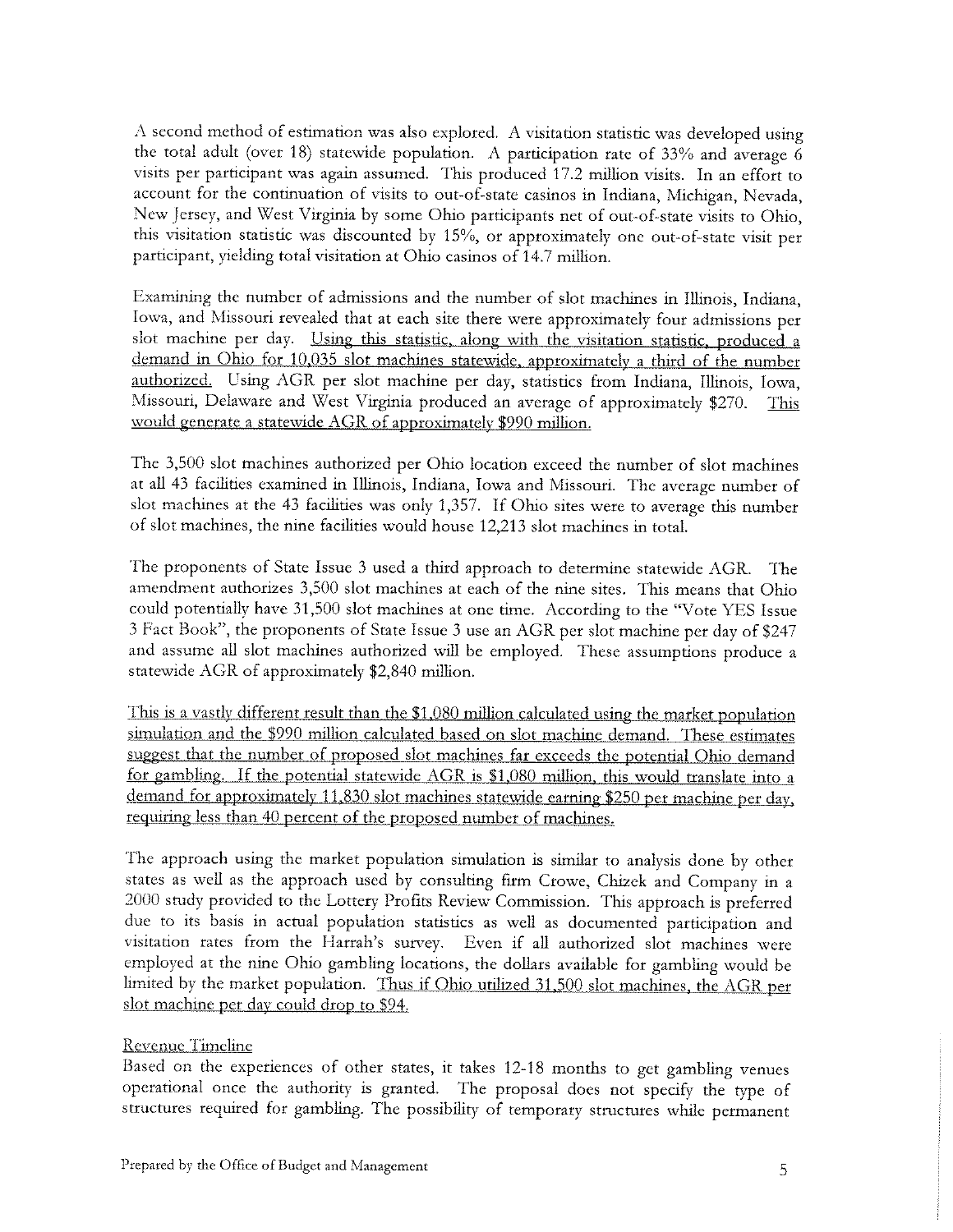structures are being built may affect the timing and amount of revenue. Given that it takes at least 12 months for implementation, FY 2008 revenues would be a partial year (25%). FY 2009 revenues would represent the first full year of slot machine revenues.

The following chart displays expected revenue for the first three years of the proposal:

| Projected Statewide AGR |                                         |  |  |  |
|-------------------------|-----------------------------------------|--|--|--|
| Fiscal Year             | State-wide Adjusted Gross Revenue (AGR) |  |  |  |
| 2007                    | $$0.0$ million                          |  |  |  |
| 2008                    | \$270 million                           |  |  |  |
| 2009                    | $$1,080$ million                        |  |  |  |

# Projected Statewide AGR

Using the projected AGR for FY 2009, revenues distributed to the designated sources would be as follows:

| Entity                                   | Dollar Distribution |  |  |  |
|------------------------------------------|---------------------|--|--|--|
| Owner's Revenue Share                    | \$594 million       |  |  |  |
| Scholarship Program                      | \$324 million       |  |  |  |
| Counties, Townships, and Municipalities* | $$86$ million*      |  |  |  |
| Race Track Purses                        | $$65$ million       |  |  |  |
| <b>Gambling Addictive Services</b>       | \$11 million        |  |  |  |

Projected AGR Dollar Distributions

\* Up to 1% of AGR from the County, Township, and Municipality allocation that can be used for operation of the Gaming Integrity Commission would total \$10.8 million from the local government<br>distribution.

The two locations in Cleveland would be eligible to petition the Cuyahoga County voters for table games in November, 2010. It would likely take at least 6 months to begin table game operations. Thus additional revenue from these locations would substantially affect FY 2012. Based on the data from the casinos examined, it is reasonable to assume an additional \$10 AGR per admission at those two locations. This would produce an additional \$55 million each year.

Impact on Lottery: Gambling activity has the potential to impact other sources of state revenue. Lottery revenues are likely to drop due to increased gambling opportunities in the state. Based on the experiences of other states, lottery sales are likely to drop by four to five percent. Sales revenue would decrease by \$100 to \$110 million, and in turn Lottery Profits Education Fund (LPEF) transfers would decrease \$27 to \$35 million annually. Under the state's foundation program for education, any decrease in lottery profits must be made up by higher General Revenue Fund expenditures.

Taxation: Tax revenue for other sources may be affected as well. The proposal includes language prohibiting taxation of gross revenues, wagering, or other proceeds from activities authorized by the amendment. If this is interpreted to prohibit taxation of gross revenue under the commercial activities tax, the state would forego approximately \$2.8 million in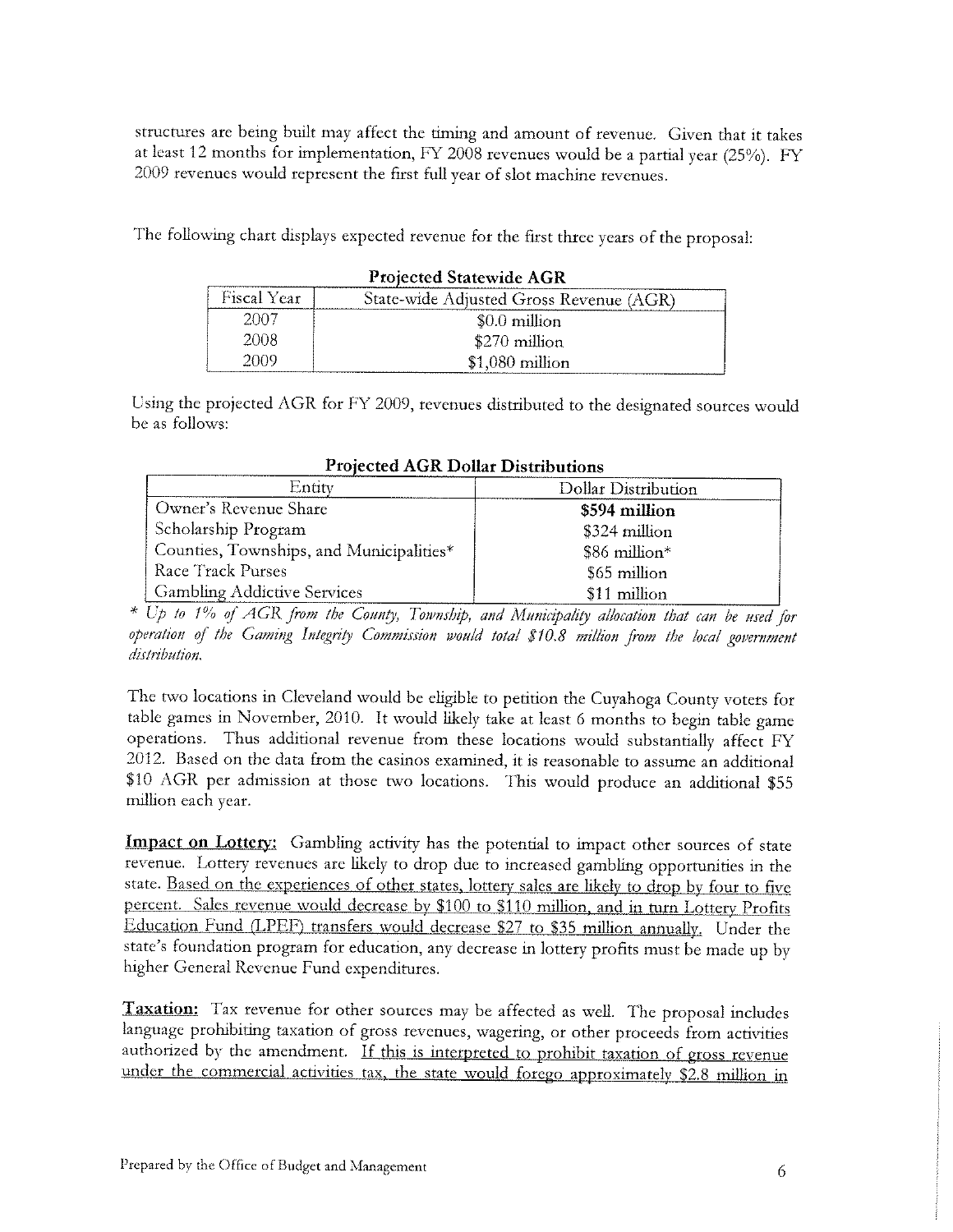annual revenue. Further, the diversion of resources from other taxable activities to gambling could affect both the commercial activities tax and the sales tax.

#### Risks to the Estimate

Looking at the detailed casino-by-casino data for AGR per slot machine per day statistics<br>from the 43 casinos reveals a rather large range. The AGR per slot machine per day ranged<br>from \$85 to \$842. Thus there is potential slot machine per day depending on demand.

It is possible that the current estimate may overstate the revenue potential for slot machine operations in the state. Research and anecdotal evidence show that location is a key determinant of casino prosperity. Better locations and locations in high income areas produce more revenue. Research by Cummings Associates shows that the distance traveled to a casino affects the number of visits one makes. As logic would indicate, the closer one is the more visits one makes, and conversely those that live farther away visit casinos less often. This principle would explain why Iowa, which has 20 casinos and racinos, has higher admission levels than Illinois, which only has nine casinos. Ohio will only have nine casinos. Location also influences the number of out-of-state visitors at facilities. For instance, a large portion of visits at Indiana casinos are from the large metropolitan areas on Indiana's border - Chicago, Cincinnati, and Louisville. Ohio would not be similarly positioned, with no major metropolitan area on its border.

Examining casinos in the Chicago area demonstrates how location and population affect revenue potential. The Elgin Grand Victoria Casino made \$842 per slot machine per day in 2005. This was close to \$200 more than the next highest earner in the Chicago area (Harrah's - \$655). The Illinois Department of Revenue attributes the difference in the performance at the Elgin casino to the casino being closer to <sup>a</sup>captive market and wealthier population than the other Chicago casinos.

Impact of Location: Under the proposal all of the locations of the gambling facilities in Ohio are predetermined, rather than using a bid process to choose the most favorable sites. With the exception of the two Cleveland facilities, the seven racinos are in less than ideal locations. Major populations centers, such as Dayton, are underserved, with the closest location being the Lebanon Raceway, an approximately 30-40 minute drive. In Franklin County, the two racinos would be south of Columbus. One location would be directly south<br>in a sparsely populated area. The other location would be in a southwestern suburb of<br>Columbus. The population of the Columbus metro participation levels at the two Franklin County racinos.

The data utilized in this analysis are from mature gambling markets, and much of the data is from full casino sites-- not slot machine only sites. This adds to the downside risk in the estimate. Further, the quality of the facilities, the timeline in which they are built, and the associated restaurants, hotels, and entertainment may not be subject to state oversight. These elements affect revenue. Many other states with competitive selection of gambling sites have more control over the nature and location of the facilities.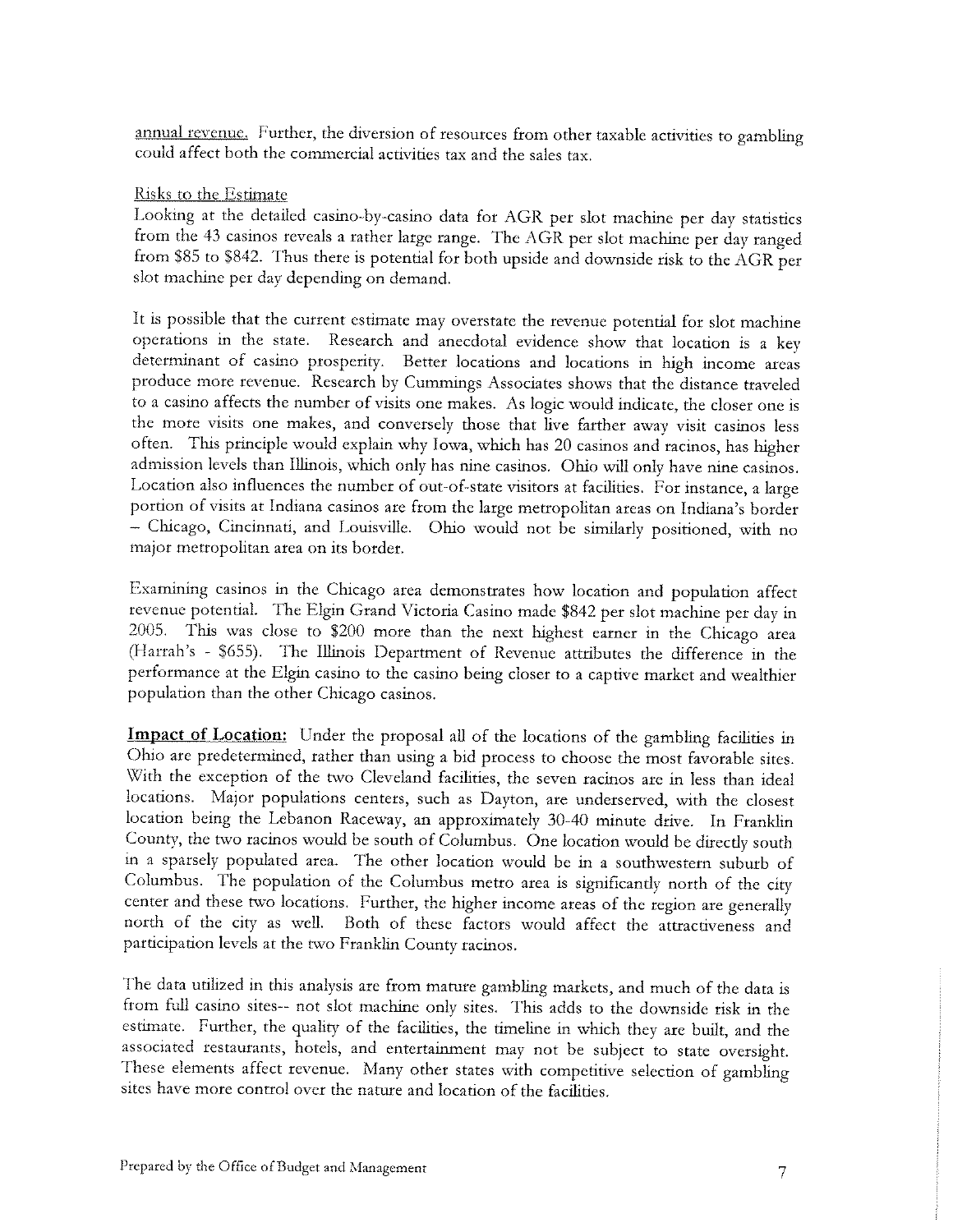## Scholarship Expenditure Estimate and Methodology

#### Description of the Proposed Programs

The State Issue 3 amendment creates two types of merit-based scholarships and requires that eligibility begins with the graduating class of 2009 from both public and nonpublic high schools. The first actual awards would be distributed in fiscal year 2010. The funds allocated for the scholarships and administration of the scholarship programs are not subject to appropriation by the General Assembly. A requirement in the amendment also states that these scholarships must supplement and not supplant current state per pupil post-secondary education funding.

The Section 12(A) program does not have restrictions in terms of uniformity of grants; however, the proposal stipulates that <sup>a</sup>scholarship program be developed for those students who have met four basic eligibility criteria and any additional criteria as determined by the Board of Regents:

- 1. Complete a rigorous core curriculum;
- 2. Participate in college readiness activities;
- 3. Comply with testing requirements at any public and nonpublic high school; and
- 4. Participate in community service activities.

The Section 12(B) program would be awarded to students who graduate in the top five percent of their high school class (both public and nonpublic high schools). The amendment requires that for the first 12 years, uniform scholarships be provided to these students (from 2009 to 2020).

A student meeting eligibility criteria would be able to use the scholarship to attend any public or private not-for-profit institution of higher education in the state that has its principal office located in Ohio and has received <sup>a</sup>certificate of authorization, as defined in Ohio Revised Code Section 1713.02, by the Board of Regents to award degrees, certifications, or provide coursework towards degrees or certifications beyond high school completion. The scholarship may only be applied to undergraduate tuition. Additionally, there is no time limit explicitly stated within the proposal. Students choosing to attend for- profit institutions of higher education or institutions that have principal offices located outside of the state of Ohio are ineligible for the scholarships.

#### Student Participation

The following estimates take into account that there is a significant difference between scholarship eligibility and actual utilization. For the purposes of providing an estimate of actual student participation in the two scholarship programs, student utilization has been estimated to calculate plausible scholarship amounts and total expenditures.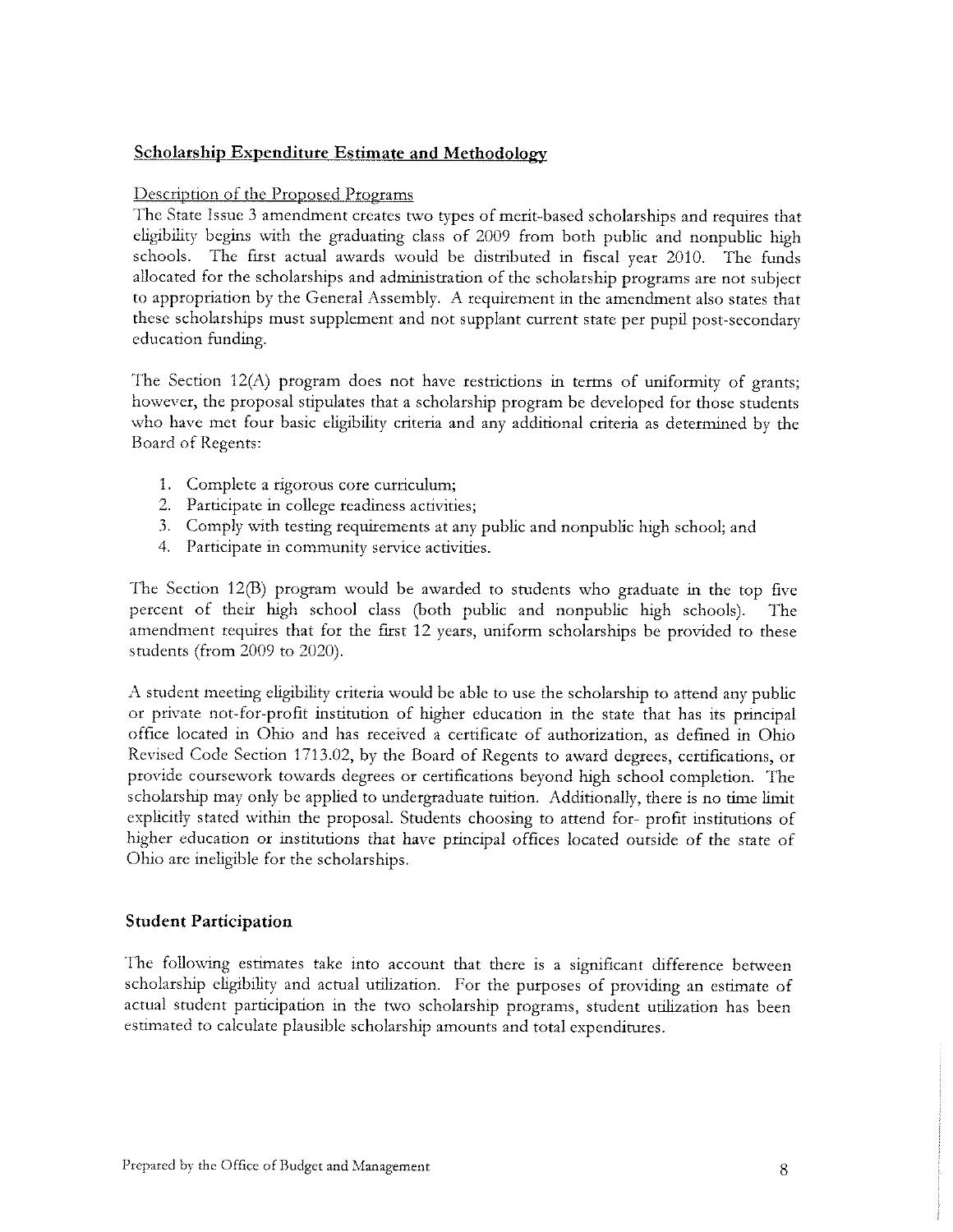## Student Participation - Section 12(A) Program

Section 12(A) of the State Issue 3 amendment provides general guidance in terms of scholarship eligibility stating that four basic criteria and any additional criteria as determined by the Board of Regents must be met in order to receive a tuition scholarship.

Based on a trend analysis of data for public and nonpublic high school graduates and data from the Board of Regents' 2005 High School Transition Report, the total number of students who have taken a complete college preparatory curriculum and would be eligible for the Section 12(A) program in fiscal year 2010 is estimated to be 22,200. Utilizing the assumption that a student would only be eligible to receive one type of scholarship would reduce this number to approximately 17,200 students eligible for the Section 12(A) program scholarship. Eliminating the students from this population who would enroll at an out of state institution would further decrease this number to 13,725.

## Student Participation - Section 12(B) Program

Section 12(B) of the State Issue 3 amendment requires uniform scholarships be awarded to students who graduate in the top five percent of their high school class in the first 12 years of operation (from class year 2009 to 2020). The first scholarships would be paid in fiscal year 2010.

Based on a trend analysis for public and nonpublic high school graduates, the total number of students who would be eligible for the scholarship in fiscal year 2010 is estimated to be 6,650. Given this particular population we can assume a greater college going rate beyond the typical 66% for Ohio high school graduates. Utilizing the assumption that 95% of these students will pursue higher education, approximately 6,320 would be eligible for the Section 12(B) program. However, the estimate must account for the increased level of mobility of this particular student population as a result of their high class rank and presumably other factors that would make them highly competitive for merit based grants and scholarships on the national level. Considering these factors, this analysis assumes a portion of students (approximately 25%) within the top five percent of their graduating class would leave Ohio for an out of state school regardless of the availability and amount of the scholarships provided (1,580). After these adjustments this analysis assumes an estimated 4,740 students in the class of 2009 would be eligible and utilize the Section 12(B) program scholarship.

## Models for Expenditure of Scholarship Funds

There are at least two basic options the Board of Regents may employ to distribute the scholarship funds:

Scenario One: Distribute the total slot machine proceeds generated in each year to the total population eligible in each particular year. In this scenario, the maximum award level would be granted to each student eligible resulting in \$183 million distributed. Approximately \$141 million of the \$324 million allocated for scholarship awards would remain available for distribution in future years. This particular approach provides awards in the first year of the scholarship programs at levels that are unsustainable in subsequent years.

Scenario Two: Distribute a portion of the proceeds generated each year for each high school graduating class cohort to be used throughout their higher education career. In fiscal year 2010, the amount of scholarships distributed to the high school graduating class of 2009 is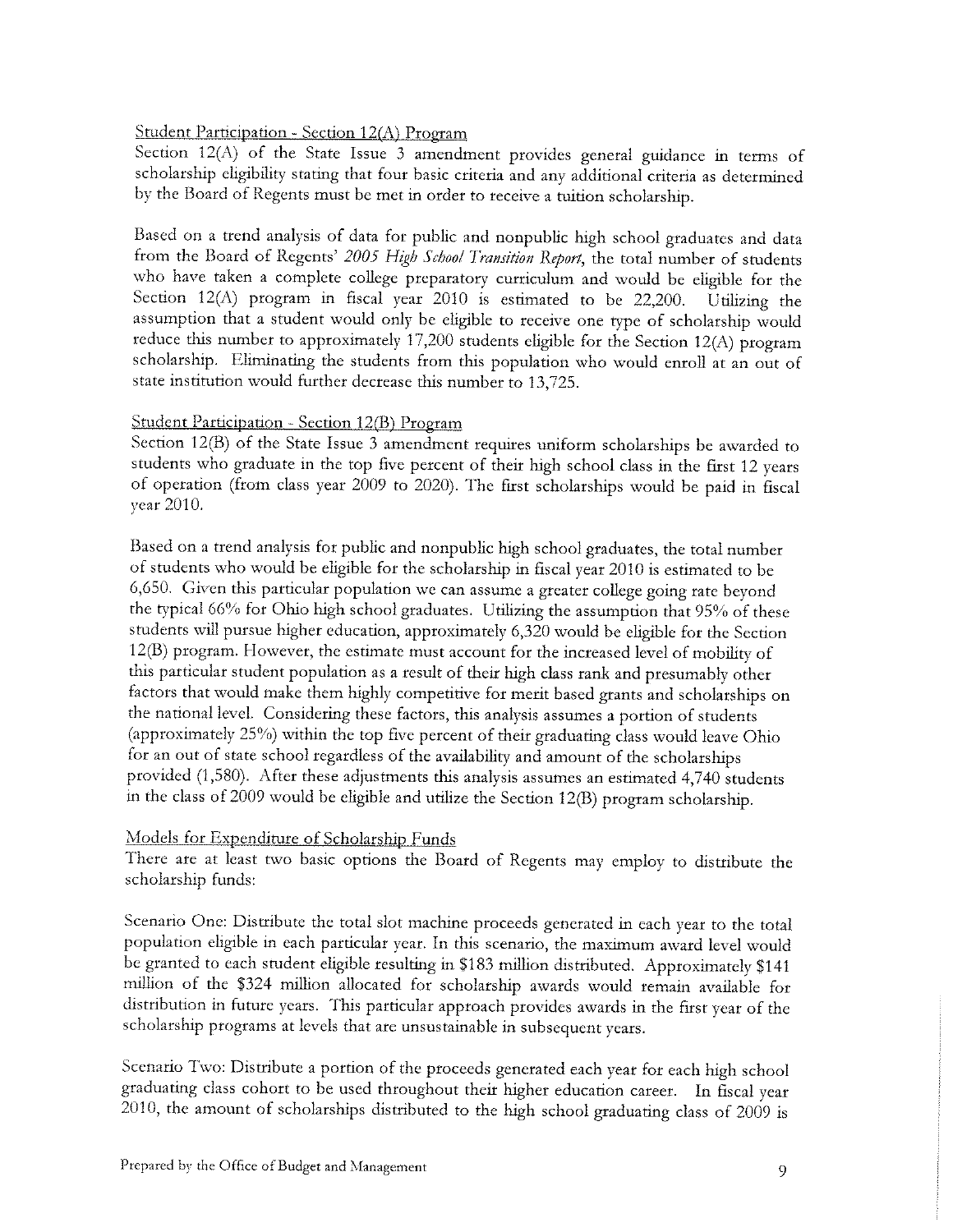estimated to be \$92 million. The remaining \$230 million would be held in reserve to provide scholarship awards for the class of 2009 throughout the duration of their higher education careers.

Scenario One would result in variable awards on an annual basis since award levels would be dependent on the number of students eligible for scholarships that utilize awards and the slot machine proceeds generated that year. The risk in this method is that the first year scholarship awards would equal the full tuition maximum amount since only one cohort of students would be eligible. This would result in providing scholarship awards in Year <sup>1</sup>at levels that would be unsustainable in subsequent years. However, the grants for the first three years could be reduced to amounts that are judged to be sustainable levels. The remaining funds could be place in reserve for future contingencies.

Scenario Two would provide a more stable award amount for each class of students, though it would still be dependent on the number of students eligible who would utilize the awards and the amount of funds generated. However, students would know how much they could potentially be eligible for in each year. Scenario Two would ensure built-in grant award stability for classes of students already participating in the program if slot machines were eliminated at a later point in time.

An example of how the Section 12(A) and (B) programs may be applied using Scenario Two is that the students eligible for the Section 12(B) program  $(4,740)$ , could be awarded a scholarship equal to the weighted average tuition (WAT) at a four-year public institution of higher education, which is estimated to be \$9,888 (assuming eight percent increase each year over the current year WNI) costing approximately \$48 million. The remaining students eligible that are estimated to utilize the scholarship for the Section 12(A) program (13,725) would receive varying amounts of tuition grants based on criteria established by the Board of Regents. The award amounts would be established in the first year of program<br>implementation and would account for student retention and tuition growth to ensure grant<br>award stability in each year. Disbursements for each gr be planned so that in the final year of student scholarship eligibility, the Board or Regents would retain a cash balance to account for any unanticipated expenses such as increases in student retention or greater than eight percent tuition growth in any one year.

The following table illustrates how the scholarship programs could be implemented beginning with the high school graduating class of 2009 as the first student cohort utilizing the estimated \$324 million in VLT proceeds allocated for scholarship distribution in fiscal year 2010.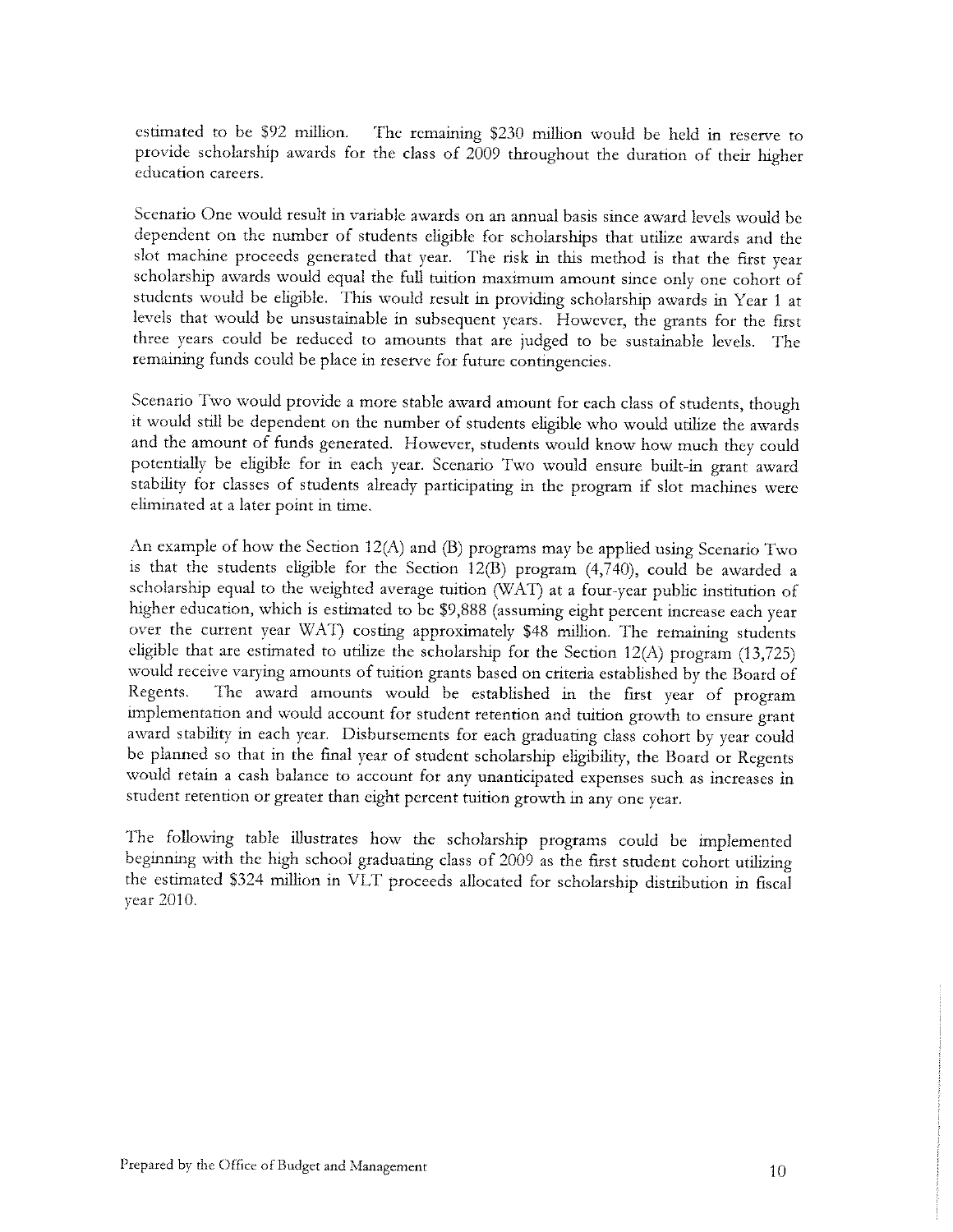| Multi-Year             | <b>Total Eligible</b> | Scholarship | <b>Total Amount</b> | Total Set-Aside After  |
|------------------------|-----------------------|-------------|---------------------|------------------------|
| Distribution of Fiscal | Students for          | Amounts     | Allocated for       | Award Distribution for |
| Year 2009 Proceeds     | Each Type of          |             | Each Type of        | 2009 Cohort Awards in  |
| Class of 2009 Cohort   | Scholarship           |             | Scholarship         | Years 2 through 4      |
| 2009-2010 Academic     | Section               | \$3,325     | \$45 million        | \$230 million          |
| Year                   | 12(A):13,725          |             |                     |                        |
|                        | Section $12(B)$ :     | \$9,888     | \$47 million        |                        |
|                        | 4,740                 |             |                     |                        |
| 2010-2011 Academic     | Section $12(A)$ :     | \$3,325     | \$32 million        | \$152 million          |
| Year                   | 9,608                 |             |                     |                        |
|                        | Section 12(B):        | \$10,680    | \$46 million        |                        |
|                        | 4,270                 |             |                     |                        |
| 2011-2012 Academic     | Section 12(A):        | \$3,325     | \$29 million        | \$79 million           |
| Year                   | 8,647                 |             |                     |                        |
|                        | Section $12(B)$ :     | \$11,534    | \$44 million        |                        |
|                        | 3,840                 |             |                     |                        |
| 2012-2013 Academic     | Section $12(A)$ :     | \$3.325     | \$26 million        | $$10$ million          |
| Year                   | 7,782                 |             |                     |                        |
|                        | Section $12(B)$ :     | \$12,457    | \$43 million        |                        |
|                        | 3,455                 |             |                     |                        |

Scenario Two: Scholarship Award Model

Note 1: The table assumes \$324 million will be available in fiscal year 2010 for award distribution.

Note 2: \$2 nullion set-aside in FY 2010 for administrative costs (deducted from the \$324 million total).

 $\frac{3}{2}$  Assumptions used for the award and eligibility calculations:

- 70% retention rate for Section 12(A) students and 90% for Section 12(B) students from year one to year two. ?
- 90% retention rate for both groups for each year thereafter. ?
- \$3,325 average grant award, awards would be variable depending on program requirements and individual student achievement. ?
- \$10 million cash balance could be used for students that have delayed higher education enrollment, but qualify for one of the two scholarship programs; have dropped out of an institution of higher education and have re-enrolled at a later date; enrolled in an Ohio institution of higher education after leaving an out-of-state institution; or completion of undergraduate degree is not progressing at the anticipated four years (unless time and or credit hours earned restrictions are part of the program). ?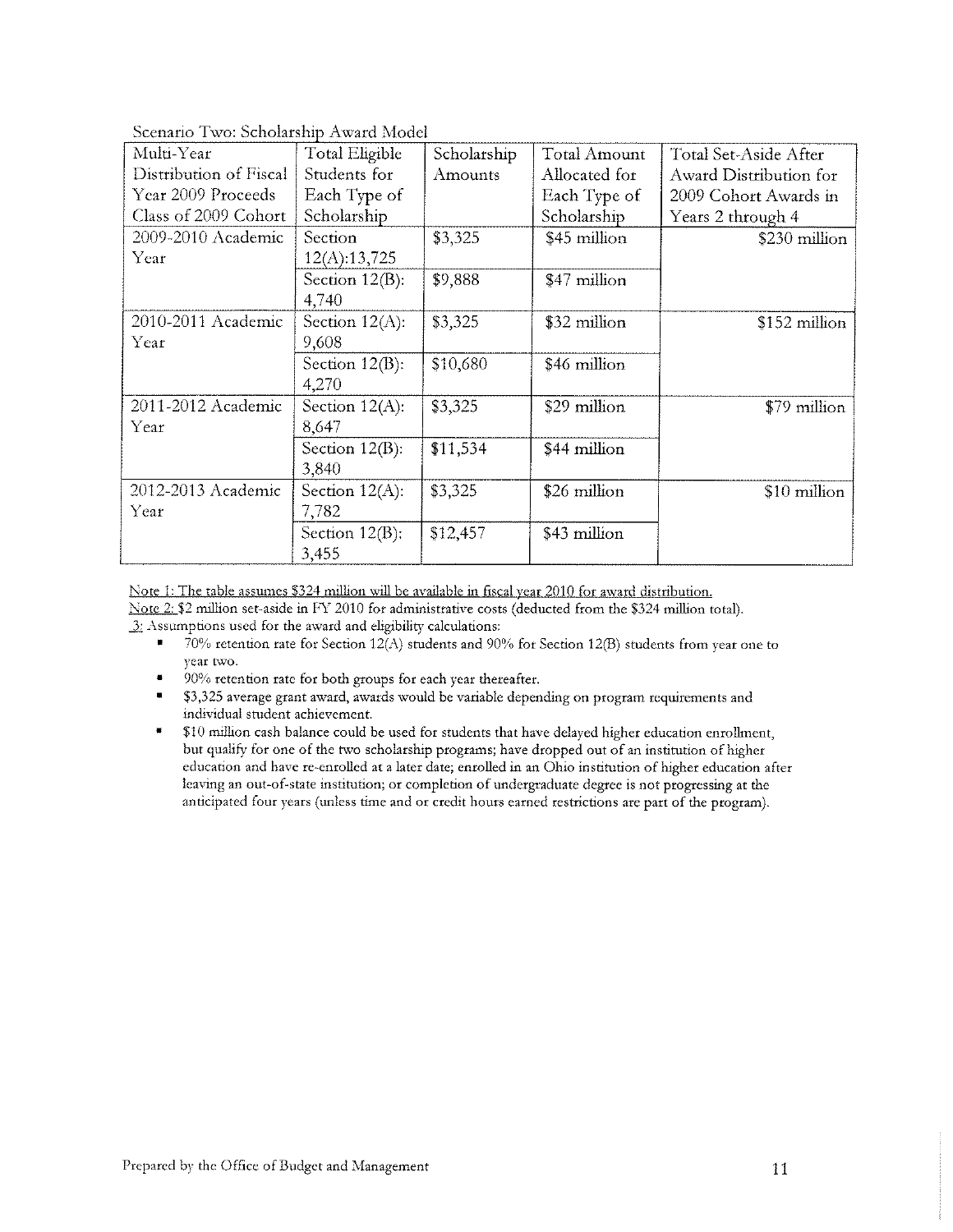## Administration of the Learn and Earn Program

The proposal creates the Learn and Earn Scholarship Program; however the actual program and its operations have yet to be defined and as a result of the many uncertainties actual costs are difficult to determine. For purposes of this analysis, some assumptions were made by looking at other states, such as Georgia, that have implemented similar programs.

Regardless of the model used, the Board of Regents would have approximately 30 months to develop and implement a statewide system that could accommodate all public and nonpublic students beginning with scholarships awarded to the 2009 high school graduating class.

## Program Administration

The state of Georgia created the Georgia HOPE Scholarship Program in 1992. It is funded by proceeds of the State Lottery. The Georgia Student Finance Commission has approximately 51 full time equivalent employees (FTEs) to operate the state's student loan corporation and student financial assistance programs, but only a portion of total operations is dedicated to the Georgia HOPE program. Several basic assumptions could be made when determining the start-up costs necessary to design, develop, and implement these new scholarship programs in Ohio:

- 1. Design of the Program would require additional staff to research and gather best practices from similar programs.
- 2. Funds would be needed to determine program requirements and begin design and implementation immediately.
- 3. The new program would require outreach and training for school district guidance counselors, Ohio College Access Network (OCAN) affiliates, colleges and universities, students, parents, etc.

Assuming that the administration of the program would reside in the State Grants and Scholarships division of the Board of Regents, which currently employs nine full time equivalent (FTE) staff to administer state grants and scholarships, the division would grow by an additional 14 FTE and contract staff costing approximately \$542,500 in fiscal year <sup>2007</sup>(funding beginning January 2007) for salary and fringe benefits.

To fully outfit an office with computers, printers, workstation environments, provide for branding and marketing services for the new program, and outreach to school districts and various college access groups would cost approximately \$400,000 in fiscal year 2007 (funding beginning January 2007). In total, approximately \$942,500 would be needed initially until the program specifications were developed. Oneoine administrative costs would rance between \$1-2 million depending on the Board of Regent's interpretation of the scholarship program to be developed and the implementation strategy for those programs. Actual operating expenditures would be deducted from the total amount allocated for the scholarship programs and would not be subject to appropriations by the General Assembly.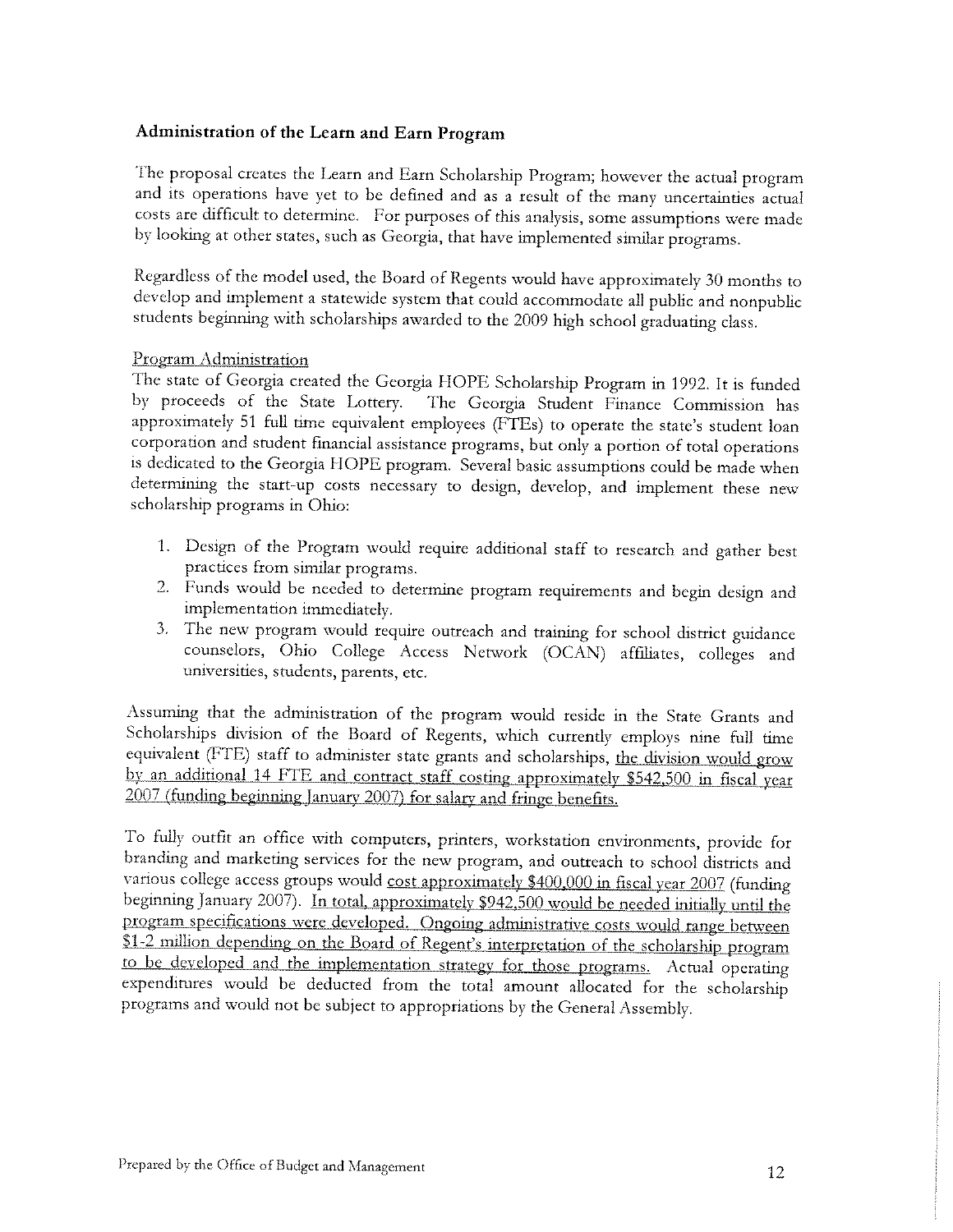## Gaming Integrity Commission Expenditure Estimate

The proposal creates a Gaming Integrity Commission to regulate all gambling authorized in the amendment. It stipulates that the Commission be made up of five members appointed by the governor, speaker of the house and president of the senate. The commission is charged with the responsibility of regulating all gambling activity associated with this amendment. To support such activities the amendment allows up to one percent of the statewide AGR from the AGR allocation for local governments to be directed to the Gaming Commission for operations. Adjusted gross revenues of \$1.080 million per year would translate into no more than \$10.8 million for the Gaming Commission operations from this source. Unlike the scholarship revenues, these revenues would be subject to appropriation by the General Assembly.

Based on a review of the organizational structures of other states, the associated duties of executing the regulation of gambling in Ohio would likely require a staff of approximately 121 FTE. The majority of this staff would consist of law enforcement personnel (90 FTE) stationed at the gambling facilities across the state. There would also be a need for central administrative staff (31 FTE) to perform background checks, audit sites, deal with legal issues, and coordinate the initiatives of the commission.

Most of the Gaming Integrity Commission staff would consist of law enforcement personnel stationed at the nine facilities. Based on models from Indiana and Illinois, there would be a need for eight general law enforcement personnel, one supervisor, and one administrative assistant at each site. Other states often contract with the state police to provide for this function. If Ohio contracted with the State Highway Patrol the personnel costs for the nine sites would be approximately \$7.8 million.

The remaining staff members for the commission would provide central staff support, legal and auditing services, and background checks. The personnel costs of this staff would be approximately \$1.5 million. This includes the cost of the commission members. After the initial start-up activities, the commission would likely meet six times per year and require approximately 60 hours of service per year from each member.

Other necessary expenses, including purchased service, maintenance, and equipment, would total \$2.4 million. Thus estimated commission expenses total \$11.7 million. There is a \$900,000 dollar gap between the amount the commission could expect to receive from the AGR allocation and projected costs.

To supplement the AGR revenue the commission could use licensing fees as a source of revenues. The amendment only allows for one-time fees to be levied against the facilities to cover start-up costs. However, it is typical for states to not only levy fees on facilities, but also suppliers of gambling equipment and employees for the facilities. Based on information from Indiana and Missouri, a one time application fee of \$10,000 and an annual license fee of \$5,000 might be reasonable for suppliers of gambling equipment. A survey of seven other states showed an average of two licensed suppliers per location. With nine sites Ohio could have approximately 18 suppliers of gambling equipment. Thus application fee revenue licensing fees are levied to cover investigation costs. When the fee amounts are not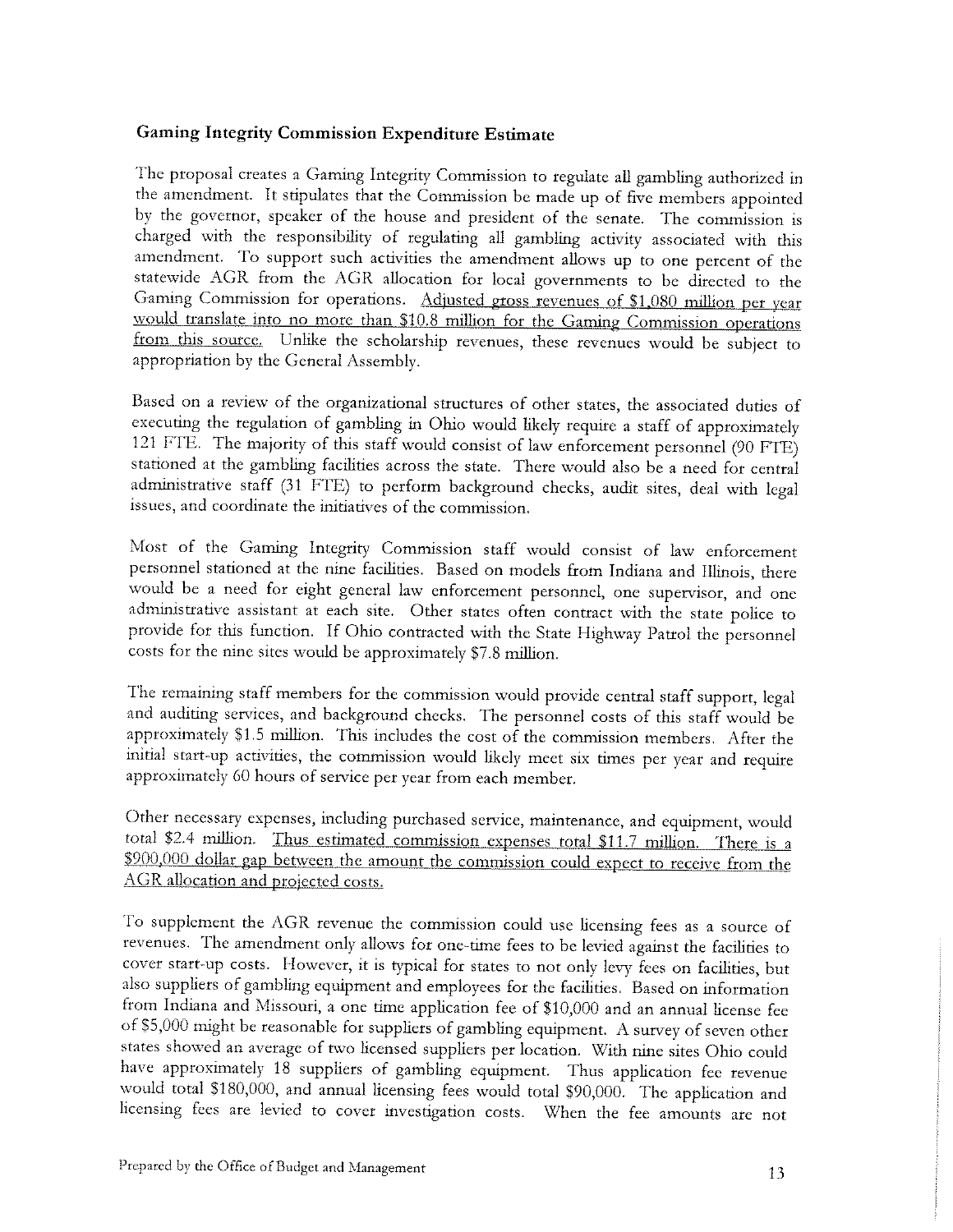sufficient to cover mvestigation costs, Indiana and Missouri both require reimbursement for additional costs from the licensee.

Occupational licenses are usually of two types - key personnel and other employees. (Sometimes the occupational licenses for other employees are broken down into gambling facility will have 10-12 key individuals or entities. The application fee for these individuals might be \$1,000 with a \$75 annual renewal fee. Here again, investigation costs can be extensive. In Indiana they can run anywhere from \$3,000 to \$20,000. Thus all additional expenses could be billable to the individual. If approximately 100 people require this type of licenses application revenues would total \$100,000 and annual fee revenues would total \$7,500.

All other employees would likely need a license as well. The requirements and investigation efforts are less extensive for these employees. The fees for this type of employee would likely be \$100 for the application and \$50 annually for the licenses. A survey of gambling employment data from 18 other states revealed average employment per site of approximately 900 individuals. In Ohio with nine sites, total employment in the gambling sector would be approximately 8,100. Application revenues would total \$810,000 and annual license revenue would be approximately \$405,000.

Application revenues for all licensees would total \$1.1 million in the initial start-up phase. Assuming 20% turnover, after start-up, approximately \$200,000 annual application revenues could be expected. Annual license fees would total \$500,000. Thus after start-up fees would add \$700,000 to the revenue stream for commission operating costs. Revenue from AGR and fees would total \$11.5 million. If costs total \$11.7 million, there is a \$200,000 gap between revenues and expenses in the first year. Growth in AGR might allow revenues to cover expenses in later years.

The amendment allows the state to charge the nine gambling facilities a one-time fee to cover the start-up costs of the commission. In the initial stages of the commission, there would be a need for more extensive work by the commission members. All of the central support staff would be necessary and thus personnel costs for this staff for two years should be included in start-up costs. Equipment and maintenance costs for two years and the cost of training for officers would be a part of the initial costs for the commission. Estimated costs for all start-up expenses total \$7.7 million. Divided between the nine casinos, costs per casino total approximately \$855,000.

## Other Expenditures

Impact of Local Government Share: Expenditures related to the allocations for counties, townships and municipalities, for race track purses, and for gambling addictive services would be subject to appropriation by the General Assembly. These expenditures are expected to align with the designated percentages contained in the proposal. Based on an estimated \$1,080 million in statewide AGR, increased state expenditures to local governments would total \$86 million minus up to \$11 million for the Gaming Integrity Commission. The proposal specifies that all increased local government expenditures must be for economic development purposes and supplement not supplant monies already